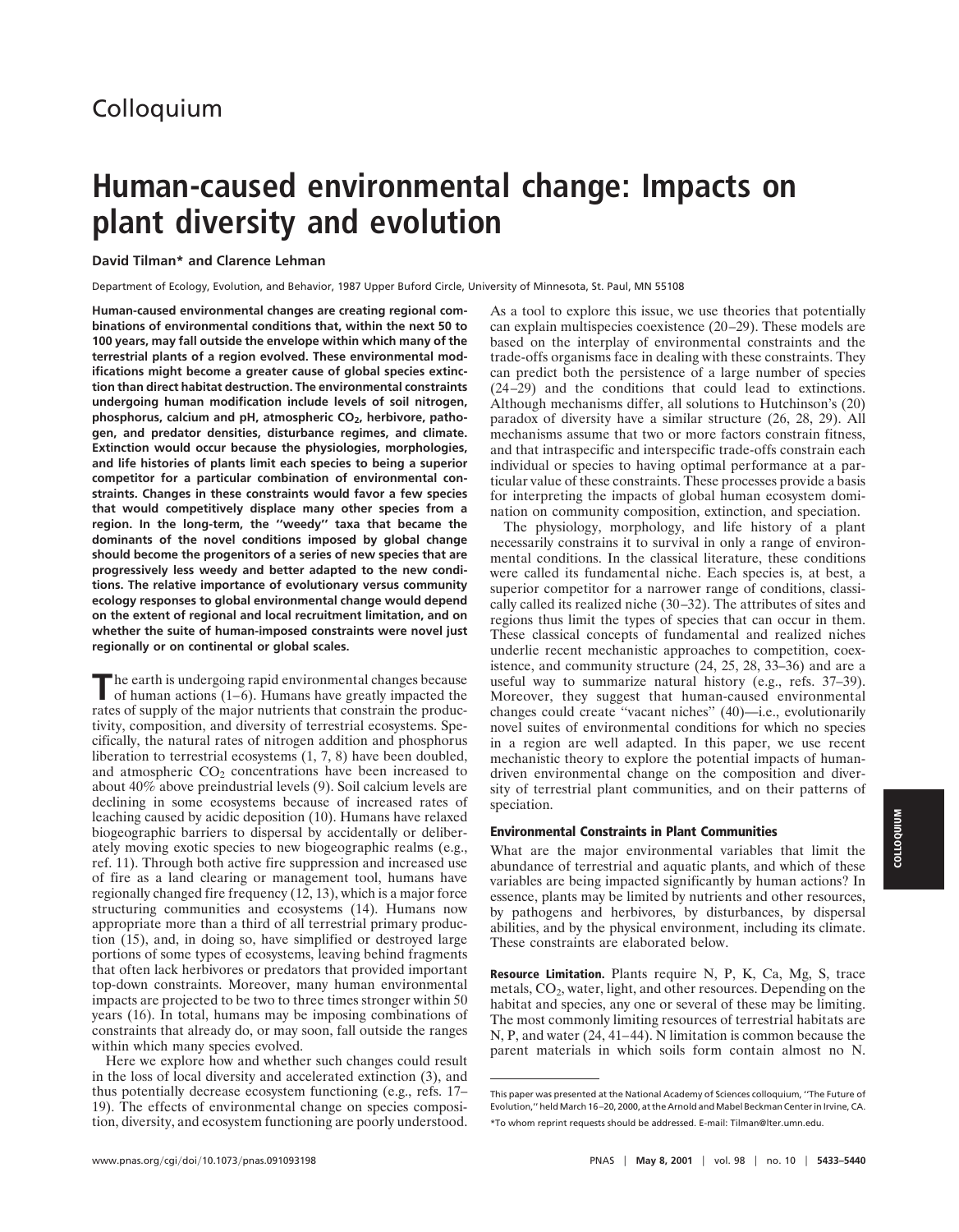Rather, the chemically stable form of nitrogen is atmospheric  $N_2$ , which is usable only by N-fixing plants via microbial symbionts. Non-N-fixing plants obtain N as nitrate, ammonium, or organic N. Some soils are either initially low in other mineral elements, especially phosphorus and calcium, or become low in these after millennia of leaching. The Park Grass plots of Rothamsted, England have joint limitation by N, P, K, and early spring rainfall (43, 44). The greatest changes in plant community biomass, composition, and diversity came from N addition in the grasslands of both Rothamsted and Cedar Creek, Minnesota (45–47). Water is a limiting factor in many terrestrial habitats, as can be the atmospheric concentration of  $CO<sub>2</sub>$ . Light may also be limiting, especially on productive soils in areas with low disturbance and low grazing rates.

**Recruitment Limitation.** All sessile plants have the potential to have their abundance limited by dispersal  $(25, 48-51)$ . This occurs because dispersal is a neighborhood process, and because interspecific interactions also occur locally. Such ''contact'' processes can cause plants to have spatially patchy distributions (52), and thus to be missing from suitable habitat because of recruitment limitation. A one-time addition of seed of plant species that occurred in a savanna, but were absent from the local sites, led to an 83% increase in local plant species diversity and to a 31% increase in total community plant abundance (53). Because the added species occurred nearby, but were absent locally, their ability to germinate, grow, survive, and reproduce after a one-time seed addition showed that their abundance was limited by recruitment. Long-term observations in a Panamanian rainforest (51) also demonstrated strong recruitment limitation, as have seed addition experiments in other habitats (54, 55). Other evidence of dispersal limitation and of the rate of movement of plant species comes from studies of secondary succession. For instance, 10 to 15 years are required for *Schizachyrium scoparium*, a prairie plant that is a strong nitrogen competitor, to disperse from margins into abandoned fields, and another 30 years are required for it to attain peak abundance (46). This 40-year time delay between creation of a site and dominance is reduced to 3 years simply by adding seed of little bluestem. Cornell and Lawton (56) found that local diversity was limited less by local interspecific interactions than by recruitment from regional pools. Davis (57, 58) followed the dynamics of North American forests after glacial recession, and observed time lags of thousands of years between a region having the appropriate climate for a tree species and the arrival of that species. Such time lags could greatly influence responses of plant communities to human-caused environmental changes (58). Habitat fragmentation would lengthen such time delays.

**Predators and Pathogens.** Plant abundance in both terrestrial and aquatic ecosystems is also limited by the densities and species identities of pathogens and herbivores, which in turn can be limited both by their predators and by dispersal. Thus, topdown forces can greatly constrain both terrestrial and aquatic ecosystems.

**Disturbance.** Physical disturbances also limit terrestrial plant communities and sessile (benthic) freshwater and marine plant communities. For many terrestrial ecosystems, fire frequency has been a major constraint, as have been such physical disturbances as wind storms, landslides, mudslides, avalanches, clearings caused by gophers or other fossorial animals, disturbances caused by hooves, wallows, etc.

**Temperature/Climate.** The growth rates of terrestrial and aquatic plants are temperature-dependent, with species (and genotypes) having optimal growth and competitive ability at particular temperatures, and thus in particular climates. This is likely the greatest cause of the geographic separation of species along continental climatic gradients, such as north–south gradients and elevational gradients. In addition, the geographic ranges and abundance of many terrestrial plants are limited by temperature extremes, especially by tissue damage associated with freezing or subfreezing temperatures. In addition, within a region, differences in temperature-dependent growth could cause different plant species to be specialized on different portions of the growing season.

**Temporal Variation.** Plants respond not just to the mean levels of limiting factors, but also to the extent and patterning of their temporal variation. Some species may be limited or inhibited by such temporal variation, whereas other species may have traits that allow them to exploit such temporal variation (21, 22). This means that temporal variation, itself, can function as an additional limiting factor.

In total, there are a large number of factors and processes that constrain abundance of plants in both terrestrial and aquatic habitats. All of these limiting factors have been implicated as potential determinants of the species composition and diversity of various plant communities. Various combinations of two or, at times, three of these limiting factors have been formally incorporated into theories that are potentially capable of explaining the diversity and composition of terrestrial and aquatic plant communities. Changes in any of these constraints could thus change the abundance of species and genotypes in a habitat.

#### **Anthropogenic Global Change and Plant Constraints**

Many of these constraints are undergoing large, rapid changes because of human actions. Recent human activities have more than doubled the preindustrial rate of supply of N to terrestrial ecosystems (7). Nitrogen had a preindustrial terrestrial cycle that involved the annual fixation of about 90 to 140 Tg (teragrams) of N/yr  $(1, 7)$ , with an additional 10 Tg of N/yr provided by atmospheric N fixation via lightening. Industrial N fixation for fertilizer currently totals about 88 Tg/yr. About 20 Tg/yr of N is fixed during the combustion of fossil fuels, and about  $40 \text{ Tg/yr}$ of N is fixed by legume crops. In addition, land clearing, biomass burning, and other human activities mobilize and release about an additional 70 Tg of N/yr. The projected expansion of global population to about 9 billion people by year 2050 and shifts to diets higher in animal protein suggest that, by 2050, global food production will be double its current rate (19). If so, anthropogenic terrestrial N inputs in 2050 would be about three to four times the preindustrial rate (16, 19). Much of this N would enter rivers and be carried to near-shore marine ecosystems. N would also be deposited atmospherically on nonagricultural terrestrial ecosystems

Nitrate is readily leached from soil, carrying with it positively charged ions such as Ca. Atmospheric N deposition may be depleting Ca and other cations in hardwood forests of the eastern United States (10). This depletion of base cations could cause elements that had not been limiting in a region to become limiting. Plant species often have distributions constrained by soil pH and Ca.

Phosphorus is a commonly applied agricultural fertilizer, and current P application is a doubling of the natural global rate for terrestrial ecosystems (8). Projections to year 2050 are that agricultural P fertilization will more than double. Much of this P may enter aquatic ecosystems, which can be P-limited.

The accumulation of such greenhouse gases as  $CO<sub>2</sub>$  and methane may lead to global climate change, with the greatest changes, especially warmer winter temperatures, forecast for temperate and polar ecosystems (e.g., ref. 2). Because climate change and its potential impacts on terrestrial ecosystems are widely studied, we will not review them here. Rather, we merely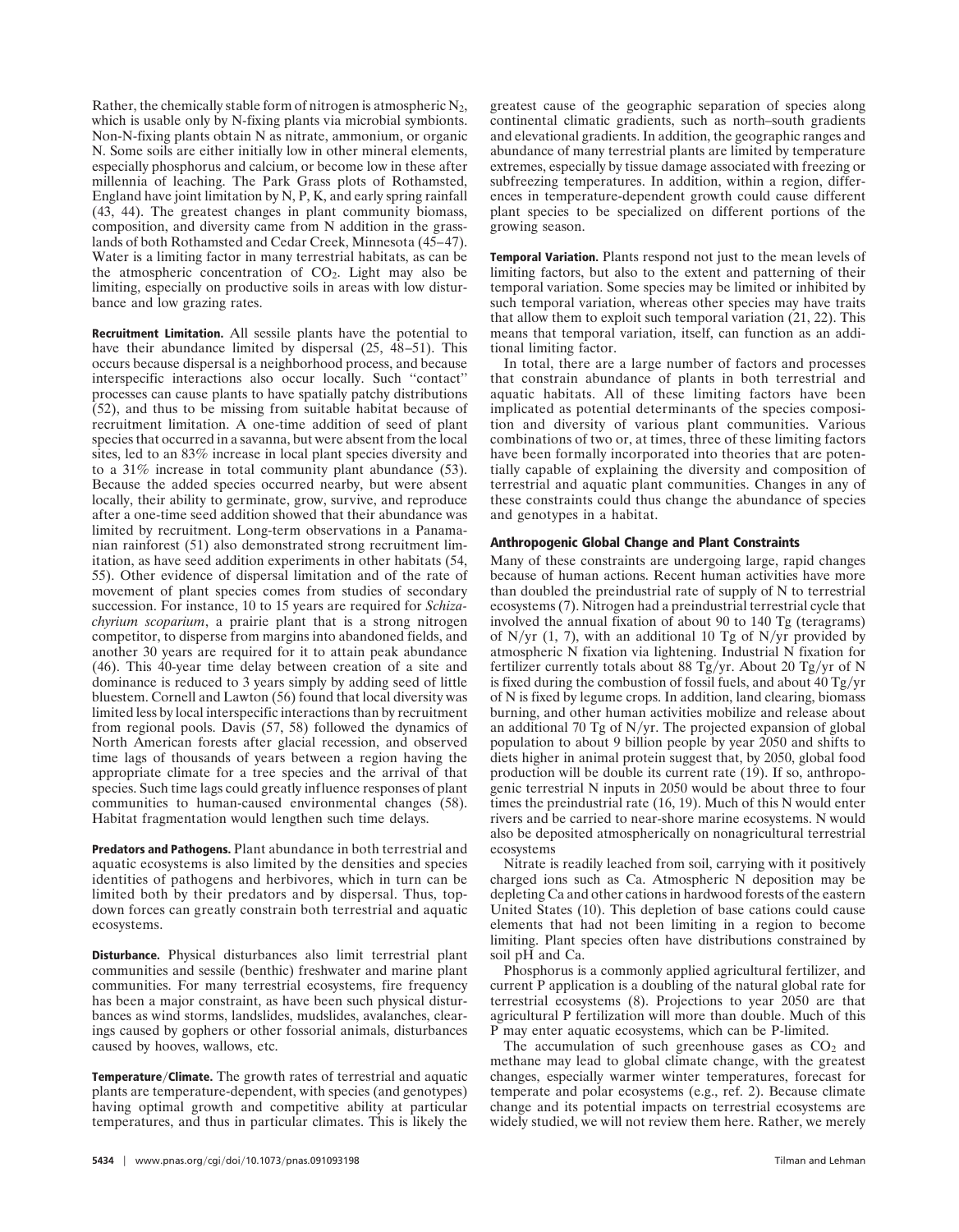note that rainfall patterns, the frequency and severity of droughts, and other aspects of climatic mean and variance, which all constrain plant communities, are also forecast to change. In addition,  $CO<sub>2</sub>$  is a plant nutrient, and elevated levels of  $CO<sub>2</sub>$ represent atmospheric eutrophication with a limiting plant resource.

Fire frequency is a major variable controlling the species composition and diversity of forests and grasslands (e.g., ref. 14). In the United States, active fire suppression, habitat fragmentation, and other human activities have decreased by 10-fold the area burned each year, from about  $22 \times 10^6$  ha/yr in 1930 to about  $1.5 \times 10^6$  ha/yr since about 1960 (13). In contrast, fire frequency is greatly increasing in other habitats, especially tropical habitats, where fire is used as a land-clearing or landmanagement tool  $(59)$ .

Modern transportation and commerce have immensely increased both accidental and deliberate introductions of species to novel biogeographic realms (11). About one quarter of the vascular plant species of California, for instance, are exotics. Exotic species are the second largest cause of native species of the United States being listed as endangered (60). Exotic species can impact the abundance of native species in a large number of ways, including via competitive suppression, via changes in disease incidence or some other trophic interaction, via inducing changes in the physical habitats, such as in fire frequency, and changes in nutrient cycles (61, 62). For instance, the invasion of the N-fixing *Myrica fava* into the Hawaiian Islands greatly increased local N fixation and thence soil N fertility. This increased soil fertility allowed other exotic species to increase in abundance once they were freed from N competition with native plants that where efficient N users (63).

Human actions have also fragmented habitats via conversion of native ecosystems to agricultural lands, urban or suburban lands, roads, power line rights-of-way, etc. Fragmentation is likely to escalate as population and per capita incomes increase globally. Habitat destruction can cause immediate extinction of those species that lived only in areas destroyed, and delayed extinction of poorly dispersing, perhaps competitively superior, species of extant ecosystems  $(64)$ .

Finally, humans have decreased the geographic ranges and abundance of top predators, especially large carnivores. Decreased abundance of predators have had impacts in both aquatic and terrestrial habitats that have cascaded down the food chain (e.g., refs. 65 and 66), increasing abundance of some herbivores, decreasing abundance of their preferred plant species, and freeing herbivore-resistant species from competitive pressure.

In total, human actions are modifying many environmental constraints that, in combination with intraspecific and interspecific trade-off, led to the evolution of extant plant species and thus influenced the composition, diversity, and functioning of terrestrial and aquatic plant communities. If current trends continue, within  $50$  to  $100$  years the suites of factors constraining the structure of many plant communities may fall outside the envelope of values that existed both before the industrial revolution and when many of the plant species evolved.

#### **Ecological Responses to Environmental Change**

How would such changes in environmental constraints impact plant communities? Although there would be a continuum of responses, it is instructive to consider two ends of this spectrum: the more immediate, or ''ecological'' responses, and the more long-term, or ''evolutionary'' responses, especially patterns of speciation. Clearly, both ecological and evolutionary responses happen simultaneously. We separate them because the evolutionary response in which we are most interested is speciation, which is much slower than changes in species abundance. Ecological responses would depend on the constraints and trade-offs that had structured a given community and on how these had changed. Let us consider a case in which the composition and diversity of a plant community are determined by competition for nitrogen and light (e.g., ref. 28) and by dispersal limitation (25, 49), and explore the impacts of elevated N deposition. The qualitative changes that would occur in this plant community in response to elevated N deposition are the same as those that would occur in response to changes in any other environmental constraint.

**Concepts and Theory.** Assuming similar underlying physiologies, each plant species can be represented by the proportion of its biomass that is in either roots (for uptake of nitrogen), stem (which determines plant height and thus light capture), seed (which determines dispersal ability), or leaves (light capture via photosynthesis). For a given spatially homogeneous habitat—a site with a uniform soil of a given fertility (measured by the annual in-site mineralization rate of nitrogen)—and for a given physiology, there would be one pattern of biomass in root, stem, seed, and leaf that led to maximal competitive ability (28). On a low N soil, such as nutrient-maintained (rather than grazing-maintained) grasslands, the best competitor would have high root biomass, enough leaf biomass to provide photosynthate to meet the needs of roots, little biomass in stem (because light is not limiting), and little biomass in seed or rhizome. It would, in essence, be a short species that is an excellent N competitor but a poor disperser, perhaps much like the bunchgrass *S. scoparium* (little bluestem) of prairie grasslands on sandy soils in the United States, which are ecosystems that have historically experienced frequent burns. Plants with long-lived tissues, such as eracoids, might fill this role in less frequently burned habitats, because greater tissue longevity decreases plant N requirements (67).

Even if soils were spatially homogeneous, theory predicts that many other plant species could coexist with the best N competitor if they had appropriate trade-off between their competitive ability for N and their dispersal ability (23, 25, 27). Although there is an analytical limit to similarity for this mechanism of coexistence (25), there is no simple limit to the number of species that can stably coexist via this metacommunity process. This is the predominant mechanism of coexistence illustrated in Fig. 1*A*. It allows numerous species, each represented by a dot, to coexist with the major axis of differentiation being between root biomass (i.e., competitive ability for soil N) and seed biomass (i.e., dispersal ability). This defines the region of trait space in which species can coexist (28), which has a highly elongated shape (closed curve in Fig. 1*A*). This region of multispecies coexistence spans species with seed biomass from a few percent (the best competitor for N, which is more than  $60\%$  root) to more than 40% (the poorest competitor, but the best disperser). The region of coexistence includes species with different stem biomasses because of assumed spatial heterogeneity in the N content of soils. On more N rich soils, species with greater stem biomass are favored over those with more root biomass, because greater stem biomass allows better access to light. This, though, is a minor axis of coexistence compared with the seed–root trade-off for low N habitats.

A comparable pattern occurs for habitats with soils that have high N content (Fig. 1*B*). The elongated region of coexistence shown again represents coexistence mainly via a competition– colonization trade-off, but in this case the trade-off is between stem allocation (for light capture during competition for light) and seed allocation (dispersal ability that depends on the number and size of seed). Soils of intermediate fertility would favor species intermediate between the extremes shown in Fig. 1 *A* and *B*.

About a third of the globe has sandy soils with low N content. What would happen if a region with such soils were to receive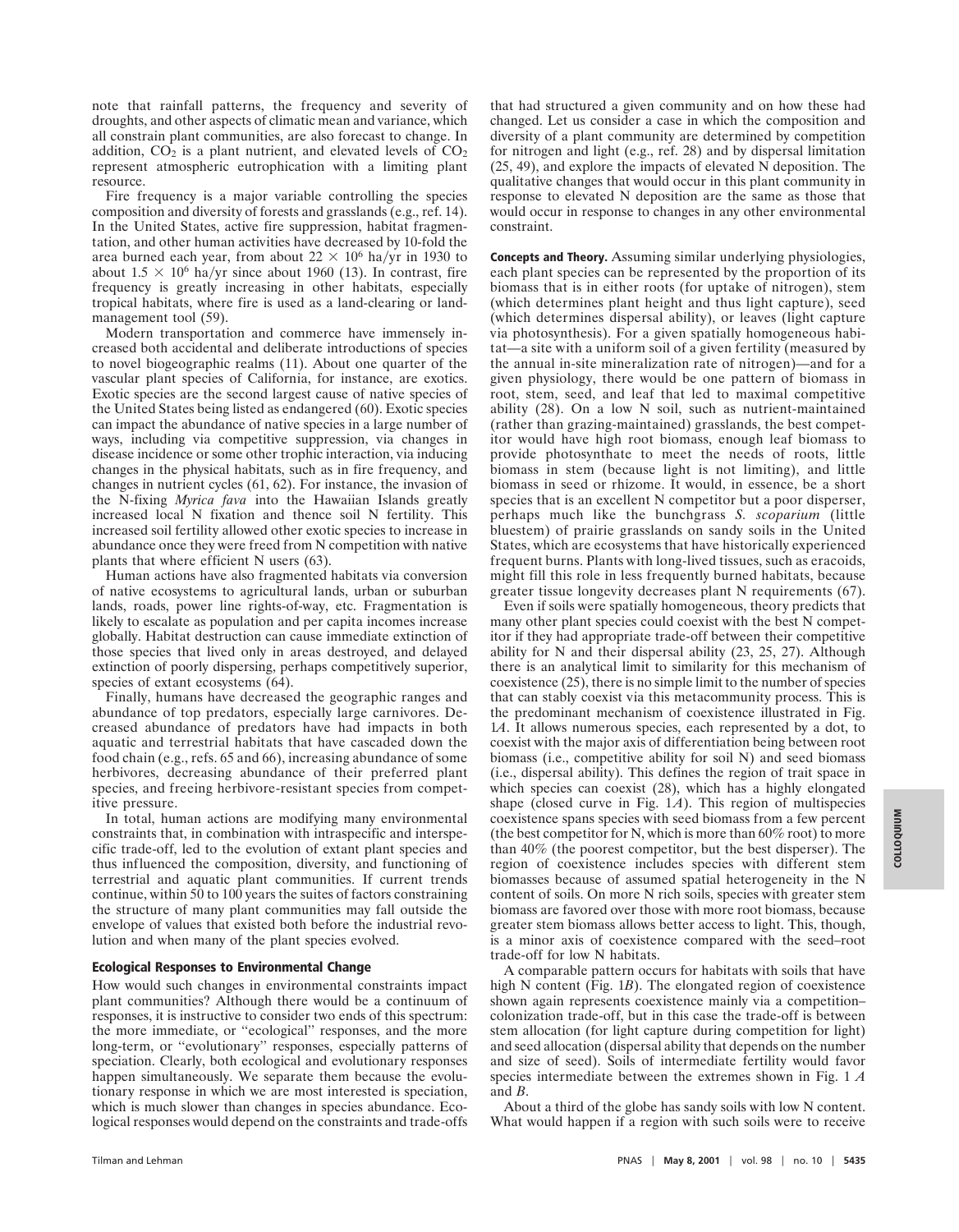

**Fig. 1.** (*A*) Plant species can be represented by the proportion of biomass in leaves, roots, stems, and seeds (28). In low nutrient habitats, superior competitors have high biomass in root, low biomass in stem and seed, and moderate biomass in leaves. Such superior competitors stably coexist with species that are progressively poorer competitors, but better dispersers (25). (*B*) In a fertile habitat, plant height and thus stem biomass is a determinant of competitive ability for light. (*C*) A nutrient-poor region, experiencing high rates of nutrient deposition. The region of coexistence includes only a few of the species originally present in the nutrient-poor region. These species would be competitively dominant and displace all of the other species, but be subject to invasion by species in the vacant region enclosed by the solid curve. Because Percent Root + Percent Stem + Percent Seed + Percent Leaf =  $100\%$ , Percent Leaf is about 30% for all cases shown.

projected increased rates of atmospheric N deposition? If all possible species were present throughout the region (i.e., if the whole triangular trait space of Fig. 1 were reasonably well covered with species), there would be a transition, as N accumulated, from a suite of species like those of Fig. 1*A* to a suite like that of Fig. 1*B*. However, given that the region receiving elevated N inputs started with low-N soil, the species of Fig. 1*B*, which occur on N-rich soils, would not be present. Rather, the responses observed would come from those species that happened to be present in the region—those shown in Fig. 1*A*.

The long-term response of this low-N habitat to greatly elevated N deposition should be dominance by superior light competitors, which have greater stem biomass. However, only two of the original species of the originally low N region would fall within the new trait space favored by N addition (Fig. 1*C*). These are both weedy species—i.e., species with high seed biomass compared with those that would be expected to be the competitive dominants of the elevated-N habitat. These species are favored initially because, of all of the species present in the original low-N habitat, they have relatively high stem biomass. Under conditions of elevated N, these two species would be expected to increase greatly in abundance where present and to rapidly spread to suitable sites because of their high seed biomass. Some of the other original species of the low-N community might coexist with them, if these additional species had the appropriate trade-off between their competitive ability for light and their dispersal ability. However, most species would be competitively displaced. Thus, a striking feature of Fig. 1*C* is that the vast majority of the species of the originally species-rich flora of this originally low N region would be competitively displaced by the new dominants. Thus, greatly elevated N deposition should lead to great local extinction.

A second striking feature is the extent to which there are ''vacant niches'' caused by environmental change—i.e., there are almost no species present in the regional flora that have traits that would normally be favored in such habitats. This is shown by the large empty area within the solid closed curve of Fig. 1*C*. Any species with traits that fell in this empty area should be able to invade into the region. In total, because of N deposition, the majority of the species that had been the dominants of a region when it was a low N habitat would be competitively displaced by a few formerly rare species, creating an ecosystem highly susceptible to invasion and species turnover until a community like that of Fig. 1*B* had developed.

**Results of Experimental N Additions.** Just such changes in plant diversity and composition are seen when one or a few such factors have been experimentally manipulated for extended periods of time. For instance, fertilization of the Park Grass plots with 4.8 g·m<sup> $-2$ </sup> of N, as ammonium sulfate, led to dominance by the grass *Agrostis* (84% of community biomass compared with an average abundance in unfertilized control plots of 12%) and to the loss of 14 of the 19 plant species found, on average, in unfertilized control plots (44, 68). The addition of 14.4  $\text{g} \cdot \text{m}^{-2}$  of N as ammonium sulfate together with P, K, Mg, and other nutrients led to extreme dominance by *Holcus lanatus*(Yorkshire fog, a grass), which had an average abundance of 96% in the two replicate high-N plots, compared with an average abundance in the three unfertilized and unlimed control plots of 2%. Both of the high-N plots contained only two plant species, whereas the controls averaged 19 plant species. Experimental N addition in a set of 207 grassland plots in Minnesota showed similarly strong loss of grassland species diversity and similar shifts in species composition at high rates of N addition (28, 69). Moreover, similar shifts in plant community diversity and composition have been reported for ecosystems experiencing high rates of atmospheric N deposition because of nearby intensive agriculture (70, 71). For instance, the heathlands of The Netherlands are an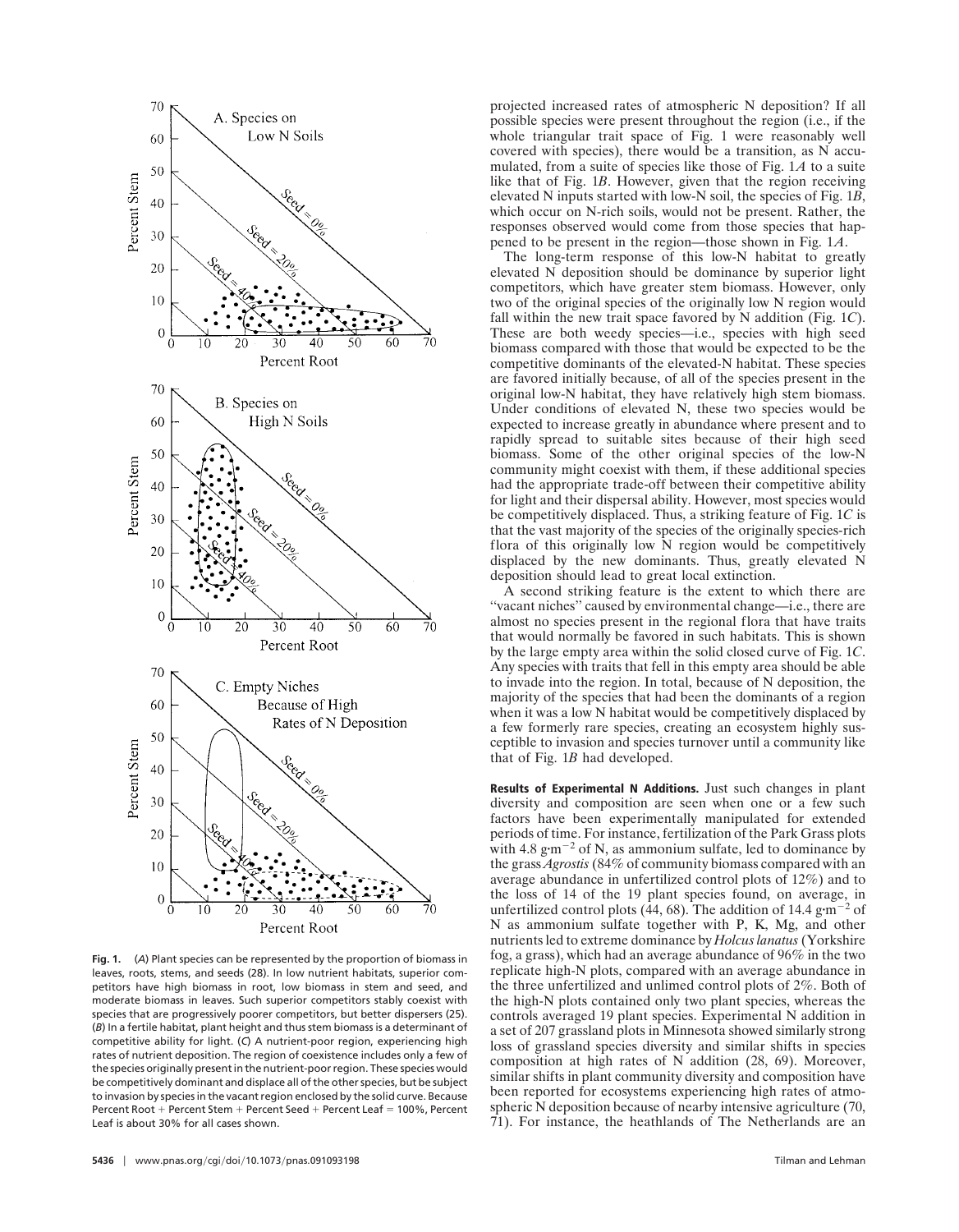

**Fig. 2.** The qualitative mapping of environmental conditions onto the traits of competitively superior species. The set of values of Constraints 1, 2, and 3 for Environmental Condition A, map into species traits on the trade-off surface, indicated by the shaded plane. Human-caused environmental change moves environmental conditions from Region A to Region B, causing a corresponding shift in the traits of the competitively dominant species.

ecosystem type that had dominated sandy soils for millennia. Agricultural intensification in The Netherlands in the 1960s and later was associated with high rates of N fertilization. Much of this N was first captured by crops, then entered cattle as feed, and later was volatilized as ammonia from their wastes. This led to about an order of magnitude increase in the rate of atmospheric N deposition, which contributed to the conversion of species-rich heathlands first into low-diversity stands of a weedy grass (*Molinia*) and then into shrubby forest (71).

**A Generalization of Constraint Surfaces.** These losses of diversity and shifts in species composition have, at their core, a conceptually simple basis (24, 44). The plant species that coexist in the unfertilized control plots do so for a variety of reasons, including interspecific trade-off in their ability to compete for limiting resources (e.g., ref. 24), or trade-off between competitive ability versus local dispersal ability (e.g., refs. 23, 25, and 27), or a trade-off between competitive ability versus resistance to herbivory or disease (e.g., refs. 24 and 72). If plant species coexist in the Park Grass plots because of competition for soil nutrients and light in a spatially heterogeneous environment (24), competitive abilities can be summarized by the relative shapes and positions of the resource-dependent growth isoclines of the species (24). Addition of N pushes this system toward an edge for which all plant species are limited by the same resource, light, and a single species is the superior competitor (24, 44). Moreover, the resource requirements of the Rothamsted species also depend on soil pH (24). The average soil pH of the unmanipulated Rothamsted soils was 5.3, whereas soil pH fell to 4.1 in the plot receiving  $4.8 \text{ g} \cdot \text{m}^{-2}$ of N, and to 3.7 in the plots receiving  $14.4 \text{ g} \cdot \text{m}^{-2}$  of N (68). In essence, the addition of the major limiting soil resource, N, and the associated shift to much more acidic soils, favored the plant species that could live in and were superior competitors for the novel conditions of high N, high plant biomass, low light penetration to the soil, and low soil pH.

Comparable patterns of dominance by a few formerly rare species, of competitive displacement of most existing species by these newly dominant species, and of high susceptibility to invasion by exotic species would be expected to occur for each of the types of human-caused changes in environmental constraints summarized above. In essence, a given habitat has various factors that constrain the fitness of the organisms that live there, and there is a trade-off surface that defines the potential responses (both within and among species) to these constraints (Fig. 2). Ecological processes, such as interspecific competition, map these environmental conditions onto the constraint surface and thus show the region of traits within which species must fall to persist in a region that has a given suite of environmental conditions (Fig. 2). Changes in any environmental conditions that limit organismal fitness, such as decreased fire frequency, increased N deposition, elevated  $CO<sub>2</sub>$ , increased leaching loss of Ca and P, decreased herbivory, etc., would move the region of coexistence, as illustrated in Fig. 2.

**The High Dimensionality of Environmental Change.** The greater the dimensionality of a habitat is (i.e., the greater its number of constraints), the more its diversity and composition would be impacted by a given amount of environmental change in each variable. As reviewed above, human actions are changing many environmental constraints simultaneously, including N, P, Ca, CO2, pH, fire frequency, trophic structure, and climate. The high dimensionality of these changes may lead to much greater impacts on plant communities than anticipated from a consideration of only one or a few of these factors.

A simple example illustrates this. Consider a habitat in which there are three constraints, factors 1, 2, and 3. The low and high values of these factors might map into a cubic trait space for competitive coexistence. If the values of factor 1 were shifted up by 50%, but nothing else changed, the old trait space and the new trait space would share 50% of their volume, indicating that this change would eliminate about half of the original species and create vacant niches that could be colonized by a comparable number of species, should they exist regionally. If both factor 1 and 2 were increased 50%, the new trait space would overlap with only 25% of the old (i.e.,  $1/2 \times 1/2 = 1/4$ ). If each of the three factors were shifted by  $1/2$ , new trait space would overlap with only  $1/8$  of the original. In this case,  $7/8$  of the original species would be driven locally extinct. Comparably, if each of three variables were to be shifted by  $2/3$ , the resultant trait space would overlap only  $1/27$  of its original volume, and  $26/27$  of the original species would be lost, on average.

A more formal, although still highly abstracted, treatment of this matter can be provided by a simple extension of Hutchinson's (30) abstraction of the niche as a hypervolume. Suppose species abundance is limited by multiple environmental factors defining orthogonal niche axes and forming a niche space whose boundaries are determined by the largest and smallest possible values of the environmental factors. Suppose that physiological and morphological trade-offs, as well as adaptation to past interspecific interactions, imply some optimal point in the niche space at which the species performs best, and away from which performance drops off. In two dimensions, for example, the axes might be soil pH and temperature, and performance might drop off as in a bivariate normal surface whose peak is at the optimal point (19). In a discrete approximation, the bivariate normal surface becomes a circle within which the species can survive, outside of which it cannot. In multiple dimensions, the circle becomes a hypersphere.

In this abstract view of the niche, prevailing environmental conditions are points in the niche space, and if the species can survive in the prevailing environment, those points fall within the species' niche hypersphere. Anthropogenic actions that change environmental conditions move those points to new locations in the niche space. What is the chance that the moved points will fall within the hypersphere of the species?

With random and independent changes, that chance can be calculated simply by dividing the volume of the species' niche hypersphere by that of the entire niche space. Assuming the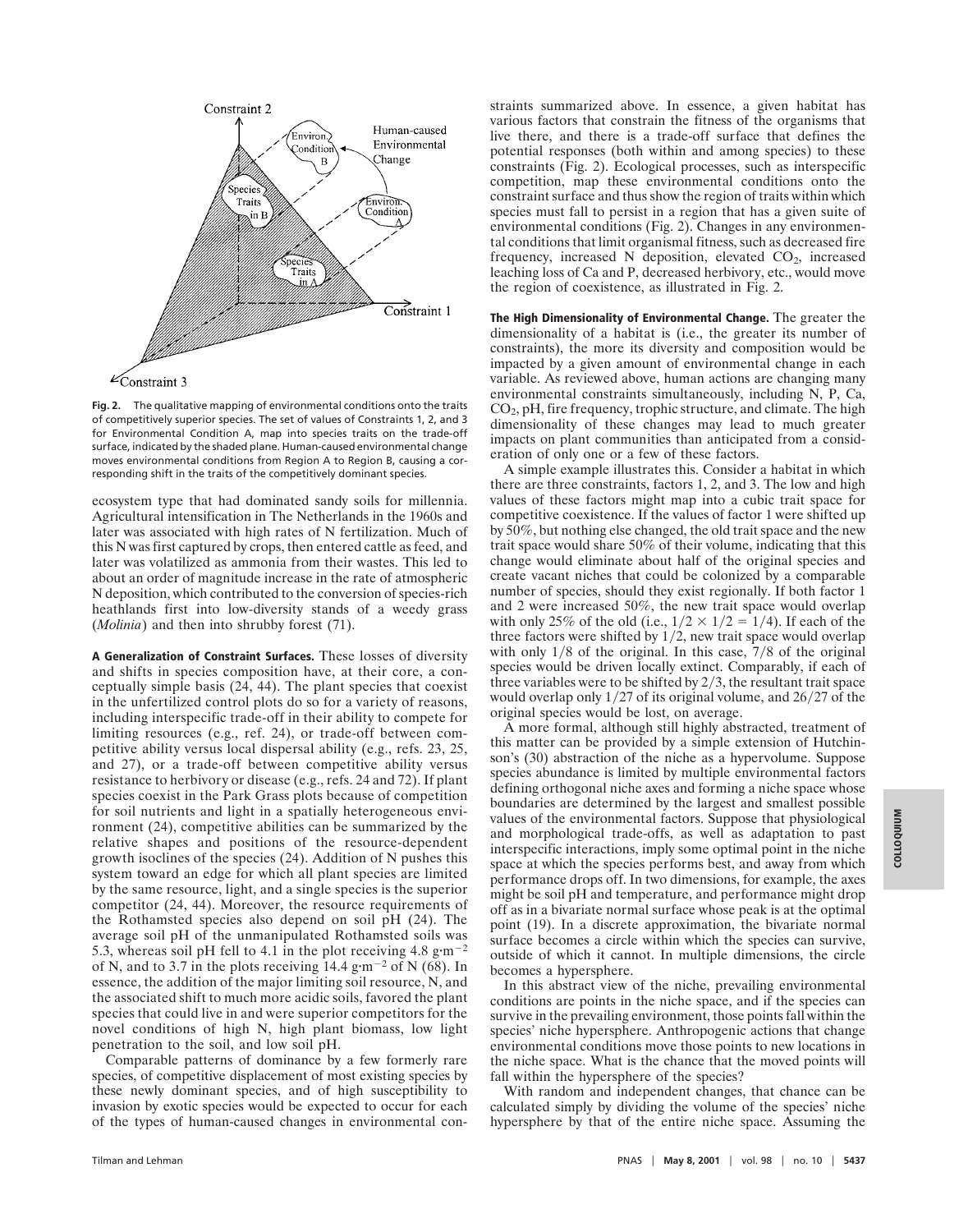species niche is smaller than the entire niche space, then using formulae for the volumes of *n*-dimensional hyperspheres and hypercubes, that chance can be shown to be always less than

$$
2^{-n}\pi^{n/2}/(n/2)!
$$

where *n* is the number of environmental conditions changed, and where the factorial is computed via the gamma function when *n* is odd. Under these assumptions, if two environmental conditions were changed  $(n = 2)$ , at most about 80% of the species on average would survive, but if eight conditions were changed randomly at once, at most about 1% of the species on average would survive. This multiplicative effect of changes in limiting factors means that several small changes can have as great an impact as one larger change, and that various combinations of small and large environmental changes can, in combination, have an immense impact. Thus, the ecological impacts of humancaused environmental change should depend on the dimensionality of the suite of factors that constrain species abundance, and, in a multiplicative manner, on the magnitudes of changes in all these factors.

In the short-term, such shifts in environmental constraints would eliminate many species and favor once-rare species. The longer-term dynamics of these terrestrial plant communities would depend on the dispersal rates of species both within a region and from other regions, if any, that formerly had characteristics similar to those that occur in the human-impacted region. They also would depend on the evolutionary responses of the species that remain in these habitats.

#### **Evolutionary Responses to Global Change**

What might the long-term outcome be of evolution under novel environmental conditions? For one possibility, let us consider again, but on an evolutionary time scale, the effects on a low-N terrestrial plant community of a large increase in the regional rate of N deposition. This could cause light and dispersal ability to become major limiting factors, as illustrated in Fig. 1*C*. As already discussed, the immediate effect of a high rate of N deposition would be dominance by a few formerly rare, fastgrowing, rapidly dispersing plant species. These species would rapidly spread and overtop low-N-adapted species and thus out-compete them for light. However, a large portion of the viable trait space of this community would be empty, as in Fig. 1*C*. Assuming that N deposition is occurring on a geographically large region, or that habitat fragmentation or other dispersal barriers prevent colonization by suitable superior light competitors, or that the region has experienced other environmental changes (e.g., Ca leaching, soil acidification, invasion by pathogens) that make it inhospitable for otherwise suitable superior light competitors, its longer-term dynamics would be driven as much, or more, by internal evolutionary processes than by colonization.

The evolutionary dynamics of such systems have been explored for situations in which it is assumed that there is a strict trade-off between competitive ability and dispersal ability (36, 73, 74). Let us ask what might happen to a weedy plant species that was the initial dominant of a formerly N-poor habitat that experienced elevated N deposition, as shown in Fig. 1*C*. Numerical solutions to a partial differential equation model (36) show that, within the initially dominant weedy species (species 1 of Fig. 3*A*), those individuals that are better light competitors have greater fitness than those that are better dispersers. This causes the weedy species to evolve into a progressively better light competitor (acquiring such traits as a larger proportion of biomass in stem, greater height, and larger seed), but to produce fewer seeds and/or allocate less to vegetative spread. Thus, species 1 evolves to the right in Fig. 3*A*. As species 1 evolves into a better local competitor (and thus a poorer disperser), it



1

 $0.50$ 

A

**Fig. 3.** Numerical solutions of evolutionary change in a weedy species growing in a spatially implicit habitat in which fitness is limited both by dispersal ability and by competitive ability, based on a model of phenotypic diffusion (36). (*A*) Given this trade-off, an initially weedy species, species 1, undergoes evolutionary change, with its peak shown moving to the right. (*B*) After 50,000 years, species 1 has evolved into a much better competitor, but a much poorer disperser than it originally was, and a new species, species 2, has appeared. Species 2 is a superior disperser, but an inferior competitor. It survives in vacant sites in this spatial habitat. (*C*) Species 1 and 2 each evolve toward being superior competitors. After some time a third species appears that is a poor competitor, but excellent disperser. This third species evolves into a superior competitor and a fourth species appears, etc. Shown here is the result after 475,000 years, at which time 21 peaks of abundance appear, each peak representing a different phenotype, thus corresponding with different species.

occupies fewer sites in the spatial habitat. After this has progressed sufficiently far, an interesting phenomenon occurs. Individuals at the far end of the range of phenotypes, which are good dispersers but poor light competitors, are also favored (species 2 of Fig. 3*B*). These individuals are poor light competitors, and thus do not competitively inhibit species 1. However, they are good dispersers, which allows them to live in the sites not occupied by species 1.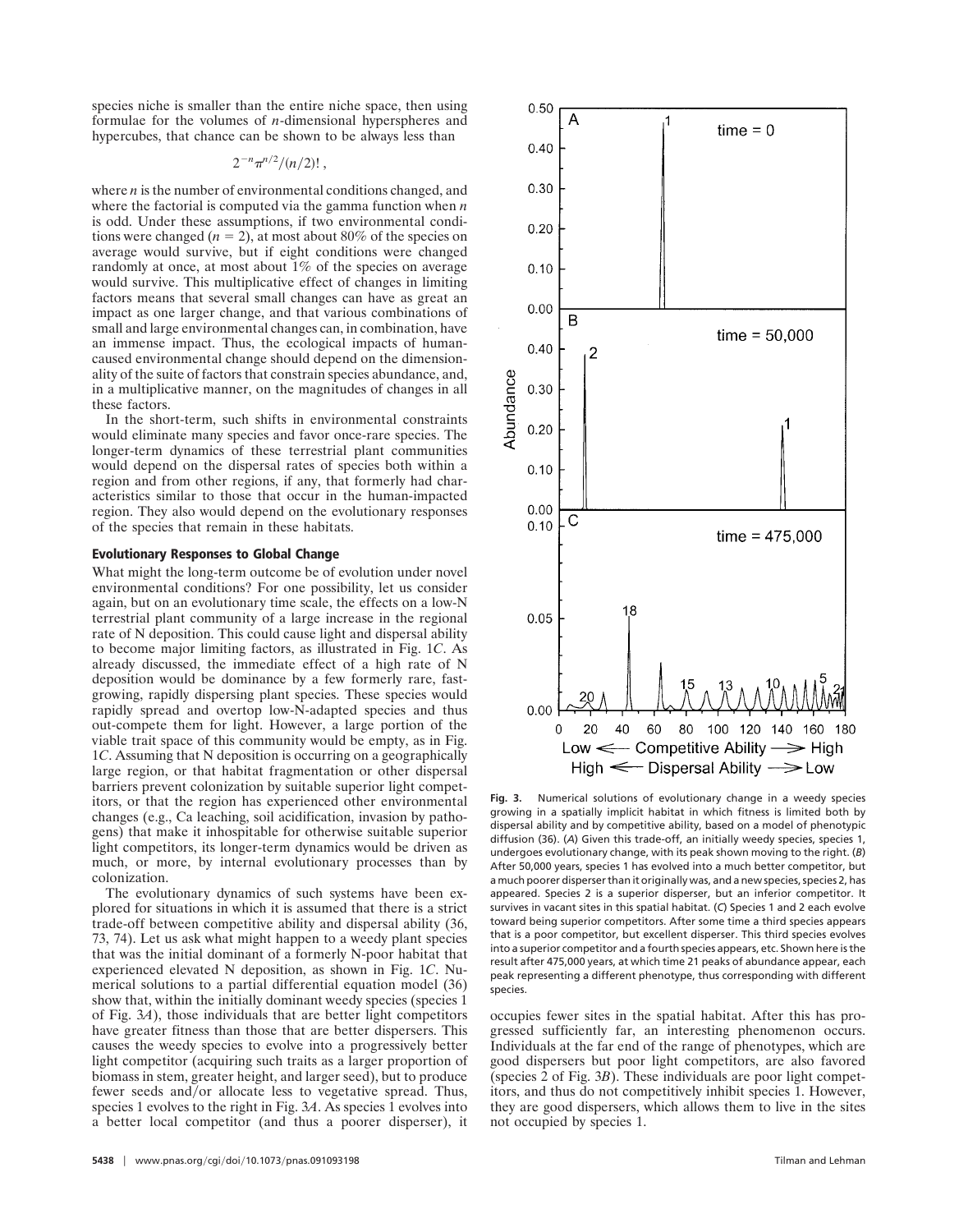In essence, there is a bimodal selective pressure created by competition in a spatial habitat and by an analytical limit to similarity for coexistence of organisms with traits at different points on the trade-off curve (36). This leads to two peaks on the trade-off curve, each peak corresponding to an incipient species (Fig. 3*B*). Such peaks appear even when all phenotypes are initially rare, and result from the interplay of selection, mutation/recombination, and the competitive limit to similarity. Within each of these peaks, those individuals that are superior light competitors but inferior dispersers are favored, causing the peaks to move to the right in Fig. 3*B*. Once the second peak, incipient species 2, moves sufficiently far to the right, a third peak appears. It also evolves toward the right, and a fourth peak appears, etc. In numerical solutions of the underlying reactiondiffusion model, after a 475,000 year period, a single weedy species had speciated into 21 species (Fig. 3*C*) that spanned the empty niche space of Fig. 1*C*. Such speciation processes would occur within each of the original weedy species, and eventually would yield a local flora as species-rich as occurred before N deposition.

In total, this process suggests that the imposition of novel environmental constraints would lead to the eventual diversification of the flora of a region, with the new flora filling in the empty niches created by novel human-caused environmental conditions. The process by which this is predicted to occur is one in which the ancestral progenitors of this new flora are small, fast-growing, weedy species. Interestingly, this is just what has been suggested to have occurred during the evolution of the angiosperms, during diversification in corals, and during the diversification of terrestrial mammals.

#### **Conclusions**

Anthropogenic changes in environmental limiting factors are likely to cause significant loss of plant diversity, leaving many

- 1. Vitousek, P. M. (1994) *Ecology* **75,** 1861–1876.
- 2. Houghton, J. T., Meiro Filho, L. G., Callandar, B. A., Harris, N., Kattenberg, A. & Maskell, K. (1996) *Climate Change 1995: The Science of Climate Change* (Cambridge Univ. Press, Cambridge, U.K.).
- 3. Pimm, S. L., Russell, G. J., Gittleman, J. L. & Brooks, T. M. (1995) *Science* **269,** 347–350.
- 4. Vitousek, P. M., Mooney, H. A., Lubchenco, J. & Melillo, J. M. (1997) *Science* **277,** 494–499.
- 5. Matson, P. A., Parton, W. J., Power, A. G. & Swift, M. J. (1997) *Science* **277,** 504–509.
- 6. Tilman, D. (1999) *Proc. Natl. Acad. Sci. USA* **96,** 5995–6000.
- 7. Vitousek, P. M., Aber, J. D., Howarth, R. W., Likens, G. E., Matson, P. A., Schindler, D. W., Schlesinger, W. H. & Tilman, D. (1997) *Ecol. Appl.* **7,** 737–750.
- 8. Carpenter, S. R., Caraco, N. F., Correll, D. L., Howarth, R. W., Sharpley, A. N. & Smith, V. H. (1998) *Ecol. Appl.* **8,** 559–568.
- 9. Schlesinger, W. H. (1997) *Biogeochemistry: An Analysis of Global Change* (Academic, San Diego).
- 10. Likens, G. E., Driscoll, C. T., Buso, D. C., Siccama, T. G., Johnson, C. E., Lovett, G. M., Fahey, T. J., Reiners, W. A., Ryan, D. F., Martin, C. W., *et al.* (1998) *Biogeochemistry* **41,** 89–173.
- 11. Lonsdale, W. M. (1999) *Ecology* **80,** 1522–1536.
- 12. Bird, M. I. & Cali, J. A. (1998) *Nature (London)* **394,** 767–769.
- 13. Tilman, D., Reich, P., Phillips, H., Menton, M., Patel, A., Vos, E., Peterson, D. & Knops, J. (2000) *Ecology* **81,** 2680–2685.
- 14. Clark, J. S. (1990) *Ecol. Monogr.* **60,** 135–159.
- 15. Vitousek, P. M., Ehrlich, P. R., Ehrlich, A. H. & Matson, P. A. (1986) *Bioscience* **36,** 368–373.
- 16. Tilman, D., Fargione, J., Wolff, B., D'Antonio, C., Dobson, A., Howarth, R., Schindler, D., Schlesinger, W., Simberloff, D. & Swackhamer, D. (2001) *Science* **292,** in press.
- 17. Chapin, F. S., III, Zavaleta, E. S., Eviner, V. T., Naylor, R. L., Vitousek, P. M., Reynolds, H. L., Hooper, D. U., Lavorel, S., Sala, O. E., Hobbie, S. E., *et al.* (2000) *Nature (London)* **405,** 234–242.
- 18. Tilman, D. & Downing, J. A. (1994) *Nature (London)* **367,** 363–365.
- 19. Tilman, D. (1999) *Ecology* **80,** 1455–1474.
- 20. Hutchinson, G. E. (1961) *Am. Nat.* **95,** 137–147.

niches empty and creating plant communities dominated by weedier species (poor competitors but good dispersers). The extent of this effect will depend both on the number of constraints that are changed (i.e., dimensionality) and on the magnitude of such changes. Because the impact of multidimensional environmental changes are expected to be multiplicative, a series of relatively small changes may be as important as a single major change. The vacant niches of a region experiencing a major change in an environmental constraint, such as a high rate of N deposition (Fig. 1*C*), indicate several things about such habitats. First, species that have traits that fall within the newly created vacant niches should be able to invade into, spread through, and persist if propagules are regionally available. Secondly, any heritable variation within existing species that allowed individuals to fill the vacant niches would be favored. For instance, following N deposition, there would be especially strong selection favoring those individuals with greater competitive ability for light, even if this cost dispersal ability. Until the available genetic variation for such traits was consumed, such evolution would be rapid. However, it seems unlikely that such species could rapidly evolve to be equivalent to the species of habitats that had a long evolutionary history of nitrogen rich soils. As such, these newer systems might long be susceptible to invasion by such species, with such invasion often leading to the displacement of the species that were evolving *in situ*.

Clearly, all of the ideas we have discussed are speculative extensions of a few simple models of community structure and assembly. Such models merit further testing and deeper exploration of their ecological and evolutionary implications.

We thank Nancy Larson for her skilled assistance, the colloquium participants for their comments on our presentation, Richard McGehee and Chris Klausmeier for their comments, and National Science Foundation/Division of Environmental Biology Grant 9411972, and The Andrew Mellon Foundation for support.

- 21. Armstrong, R. A. & McGehee, R. (1980) *Am. Nat.* **115,** 151–170.
- 22. Levins, R. (1979) *Am. Nat.* **114,** 765–783.
- 23. Horn, H. S. & MacArthur, R. H. (1972) *Ecology* **53,** 749–752.
- 24. Tilman, D. (1982) *Resource Competition and Community Structure. Monographs in Population Biology* (Princeton Univ. Press, Princeton).
- 25. Tilman, D. (1994) *Ecology* **75,** 2–16.
- 26. Tilman, D. & Pacala, S. (1993) in *Species Diversity in Ecological Communities*, eds. Ricklefs, R. E. & Schluter, D. (Univ. of Chicago Press, Chicago), pp. 13–25.
- 27. Hastings, A. (1980) *Theor. Popul. Biol.* **18,** 363–373.
- 28. Tilman, D. (1988) *Plant Strategies and the Dynamics and Structure of Plant Communities* (Princeton Univ. Press, Princeton).
- 29. Chesson, P. & Huntly, N. (1997) *Am. Nat.* **150,** 519–553.
- 30. Hutchinson, G. E. (1957) *Quant. Biol.* **22,** 415–427.
- 31. MacArthur, R. H. (1968) in *Population Biology and Evolution*, ed. Lewontin, R. C. (Syracuse Univ. Press, Syracuse, NY), pp. 159–176.
- 32. Whittaker, R. H. & Levin, S. A., eds. (1975) *Niche: Theory and Application, Benchmark Papers in Ecology* (Halsted Press, Stroudsburg, PA).
- 33. Maguire, B. (1973) *Am. Nat.* **107,** 213–246.
- 34. Van den Bergh, J. P. & Braakhekke, W. G. (1978) in *Structure and Functioning of Plant Populations*, eds. Freysen, A. H. J. & Woldendorp, J. W. (North Holland Publishing Co., Amsterdam), pp. 125–138.
- 35. Comins, H. N. & Noble, I. R. (1985) *Am. Nat.* **126,** 706–723.
- 36. Lehman, C. & Tilman, D. (1997) in *Spatial Ecology: The Role of Space in Population Dynamics and Interspecific Interactions*, eds. Tilman, D. & Kareiva, P. (Princeton Univ. Press, Princeton), pp. 185–203.
- 37. Cody, M. L. (1986) in *Community Ecology*, eds. Diamond, J. & Case, T. (Harper and Row, New York), pp. 381–405.
- 38. Grubb, P. J. (1977) *Biol. Rev.* **52,** 107–145.
- 39. Chesson, P. (1991) *Trends Ecol. Evol.* **6,** 26–28.
- 40. Lawton, J. H. (1984) in *Ecological Communities: Conceptual Issues and the Evidence*, eds. Strong, D. R., Simberloff, D., Abele, L. G. & Thistle, A. B. (Princeton Univ. Press, Princeton), pp. 67–100.
- 41. Vitousek, P. (1982) *Am. Nat.* **119,** 553–572.
- 42. Vitousek, P. M. (1984) *Ecology* **65,** 285–298.
- 43. Thurston, J. M., Williams, E. D. & Johnston, A. E. (1976) *Annales Agronomiques* **27,** 1043–1082.

**COLLOQUIUM**COLLOQUIUM